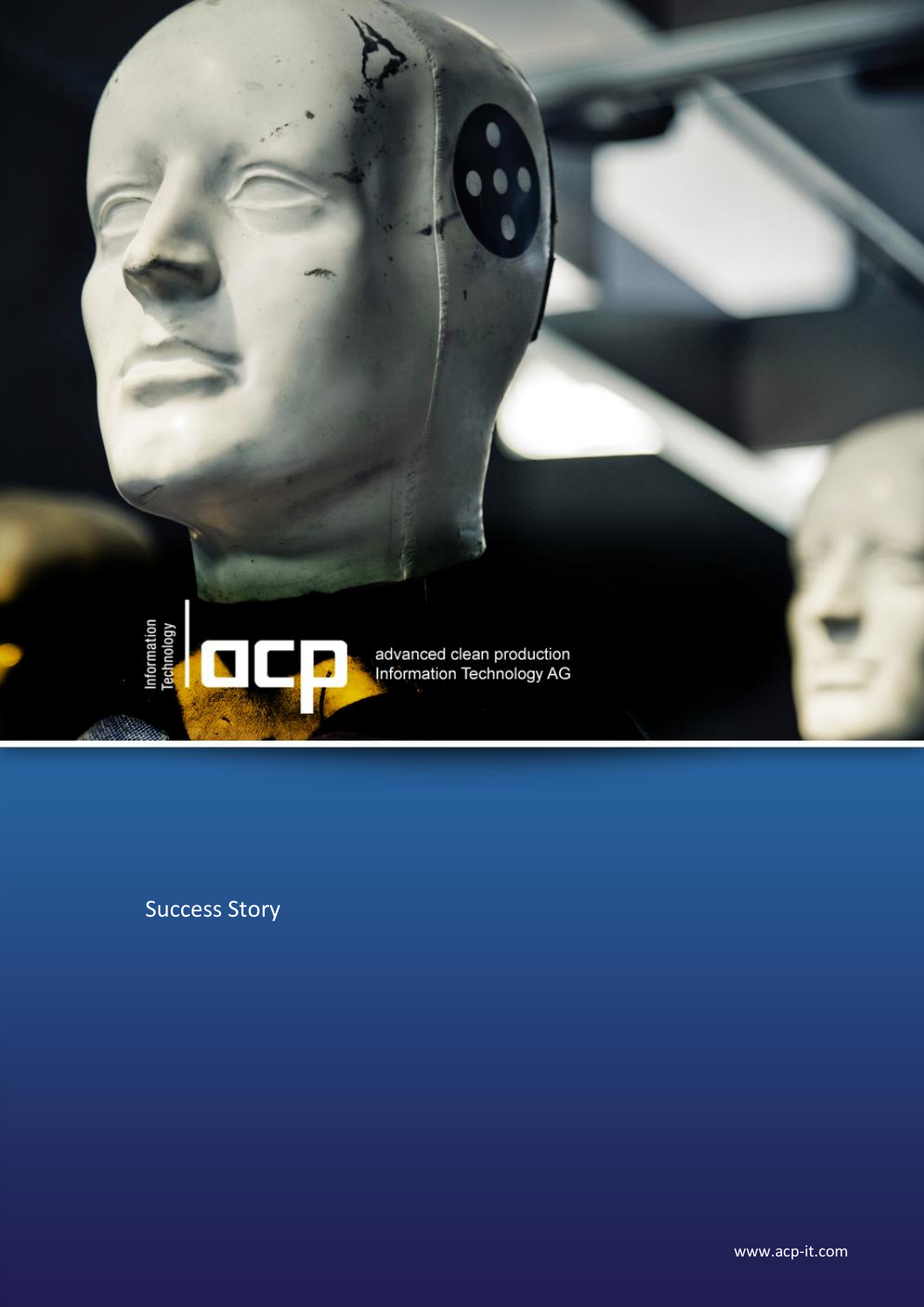**M**acp

## *Passenger Flow Simulation at Frankfurt Airport*

**As operating company of several major international airports, the Fraport AG is one of the "Global Players" of the airport industry. With more than 140.000 passengers per day and over 80 aircraft movements per hour, the airport in Frankfurt - an aviation hub of worldwide significance – serves the Fraport AG as home base.**





## **Frankfurt Airport** (Source: Fraport AG)

Between 1980 and 2010, the annual passenger volume in Frankfurt has roughly tripled from 17 million to 53 million. In its 75-year history, the airport has gone through a variety of construction projects in order to constantly adapt the airport to the increasing demands. The result of these adaptations is a very complex structure.

Because further structural measures were limited, the Fraport AG decided in 2008 to develop of a passenger flow management in order to increase capacity utilization and customer satisfaction, e. g. by reducing waiting periods.

By the use of an active terminal management, the passenger flow within the building is controlled for example through dynamic sign switchover. The terminal management itself is based on measurements of the current and forecasts for the future passenger traffic.



**Passenger Flow Management** (Source: Fraport AG)



**Dynamic Sign Switchover**  (Source: Fraport AG)